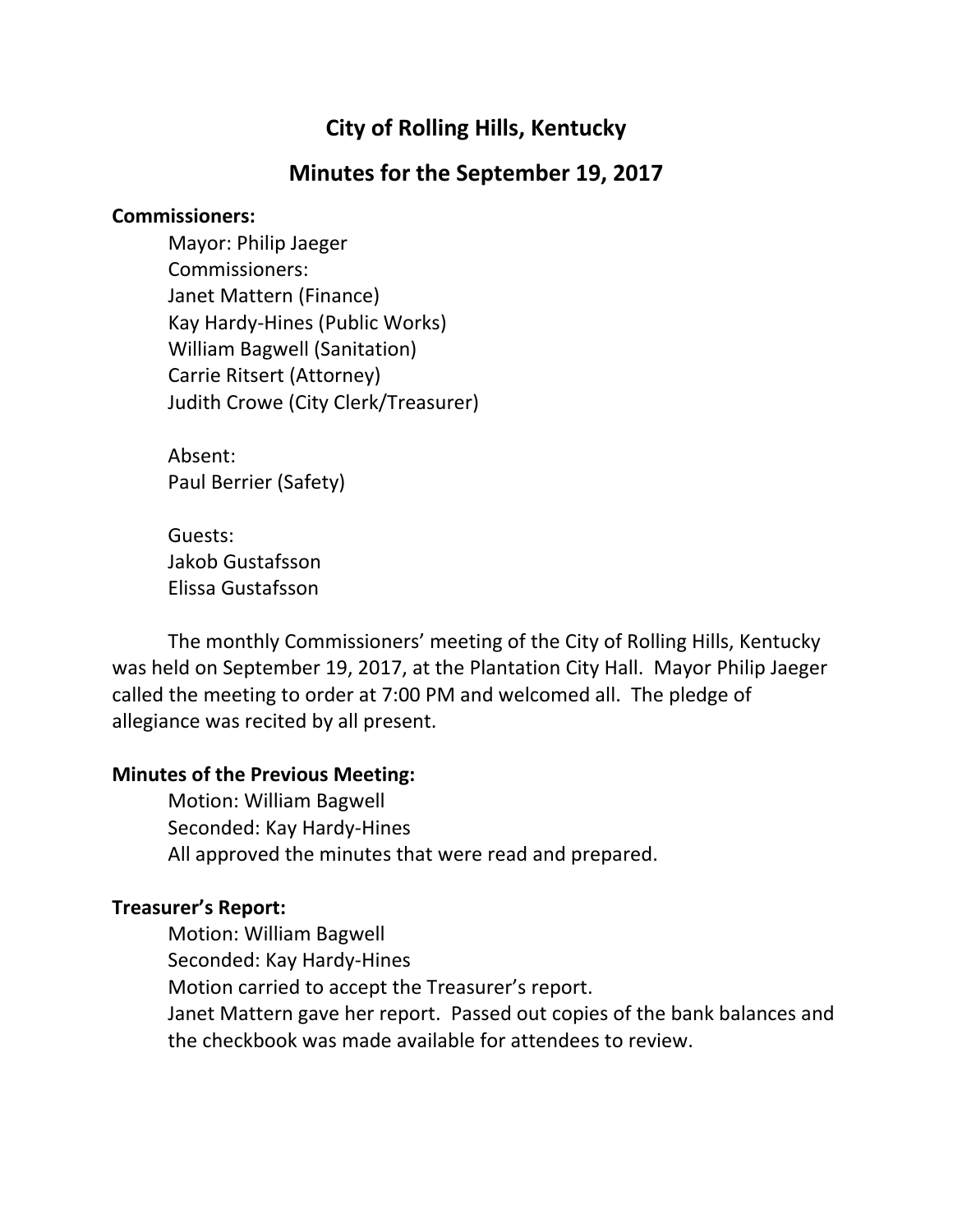#### **Municipal Orders:**

Janet Mattern read the municipal orders.

William Bagwell questioned the extra charges for the Lawn Care company. There was excess brush that had to be removed and the city had to pay to have it hauled away.

Carrie Ritsert questioned the tax refunds to Corelogic and Turn Key. Judith Crowe explained that Corelogic is a clearing house that collects for about 110 properties. There were two that the residents or they sold and at closing the taxes were paid. Refunds were issued.

### **Open Forum:**

Elissa Gustafsson stated that there is a hole by the sewer grate at the corner of Walhampton and Langdon. It is fairly large and should be looked at and repaired if the city was having pot holes filed.

### **Commissioners Reports:**

### **Sanitation:**

William Bagwell gave his report and a copy of it is attached to the minutes. There were a few misses but they were taken care of. Still working on getting cans for the Lawn Waste.

### **Safety:**

Paul Berrier was absent, so Philip Jaeger did his report. There was only one bid for the street signs and Phil stated that he was going to run the ad in the paper again with a closing date of October 3, 2017. We will have a meeting at Plantation on 10-3-2017 at 7:00 PM to open any bids that come in. The code enforcement officer has been selected, George Stewart. He has agreed to work 20 hours a month at the same rate of \$20.00 per hour. He agreed to work on a month to month contract. New citation notices will be ordered for him to use.

Meadow Vale Police will take over the last week of September as our police. If anyone has any problems, there are to follow normal procedures in contacting the police for help.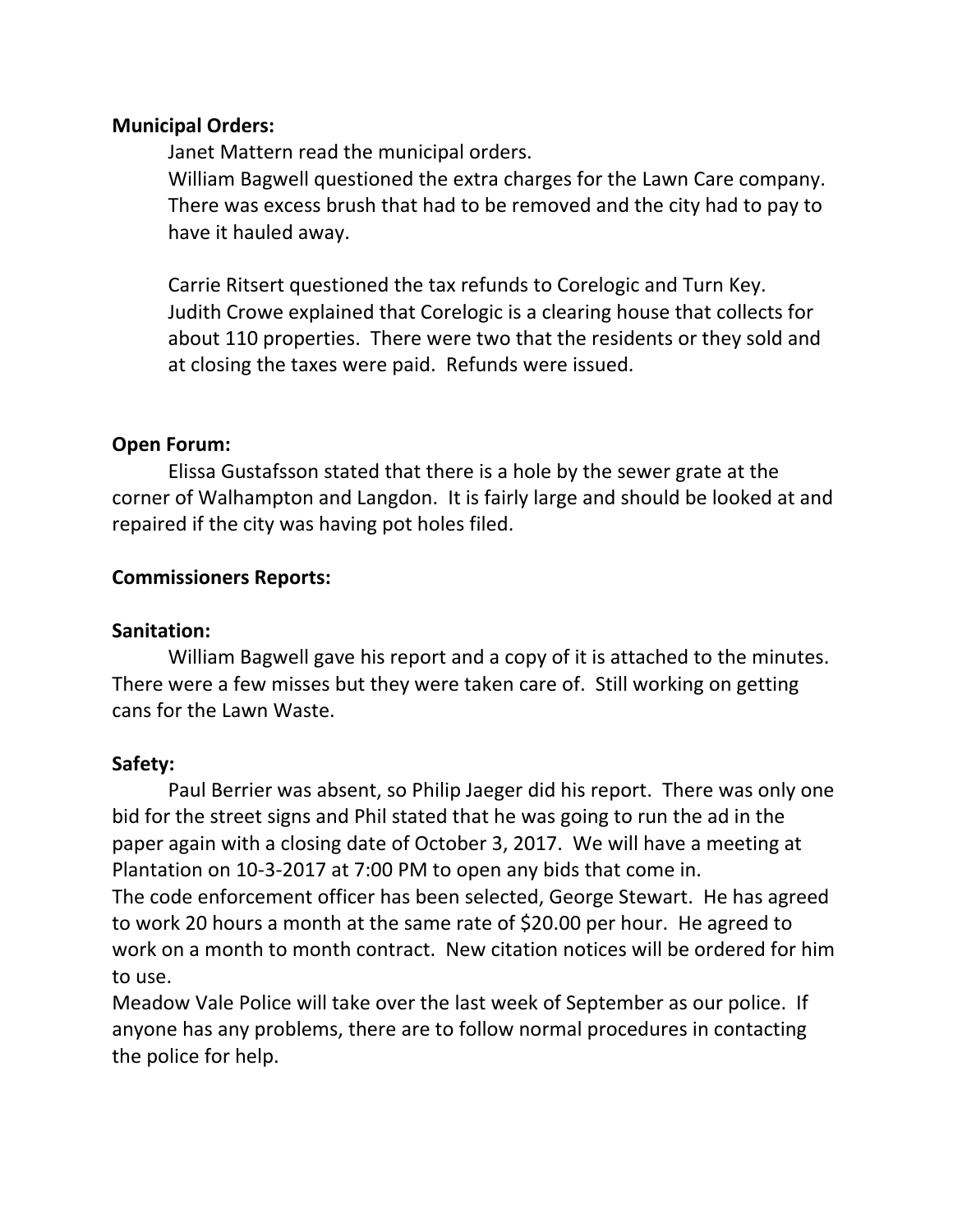### **Public Works:**

Kay Hardy-Hines gave her report. See attached sheet for her report. Kay stated that Bill Bagwell and David Ruhl will paint all curbs and end caps. Janet Mattern made a motion for Kay to spend \$400.00 for paint and labor for the painting.

William Bagwell seconded.

All approved to spend \$400.00 for the maintenance of the curbs

Kay stated that Louisville Paving gave a price of \$18,000.00 to fill the pots holes within the city.

Janet Mattern made a motion to have Louisville Paving fill the pots holes. William Bagwell seconded.

All approved to spend \$11,500.00 to Louisville Paving to fill the pots holes.

Kay presented the new Snow and Ice removal contract. Al's Complete Lawn Care will have the contract. They are keeping the fees the same as last year. The new contract was signed for the winter 2017-2018.

Kay Hardy-Hines moved to accept the new Snow contract.

William Bagwell seconded.

All approved to have Al's Complete Lawn Care to have the winter contract.

Al's Complete Lawn Care is planting a tree where the dead one was removed on Langdon and it will cost \$500.00.

Kay stated that several of the wreaths and bows need to be replaced for Christmas. She checked on line and found several companies to purchased. Janet Mattern made a motion for Kay to spend up to \$400.00 for new wreaths and bows.

William Bagwell seconded.

All approved to have Kay spend \$400.00 on new wreaths and bows for the city.

Kay stated that three new street lights can be installed on Aylesbury in the median at a cost of \$461.00 and be installed by LG & E. They will have 150 watt bulbs that will light up that street.

Janet Mattern made a motion for LG & E to stall three street lights on Aylesbury at the cost of \$461.00

William Bagwell seconded.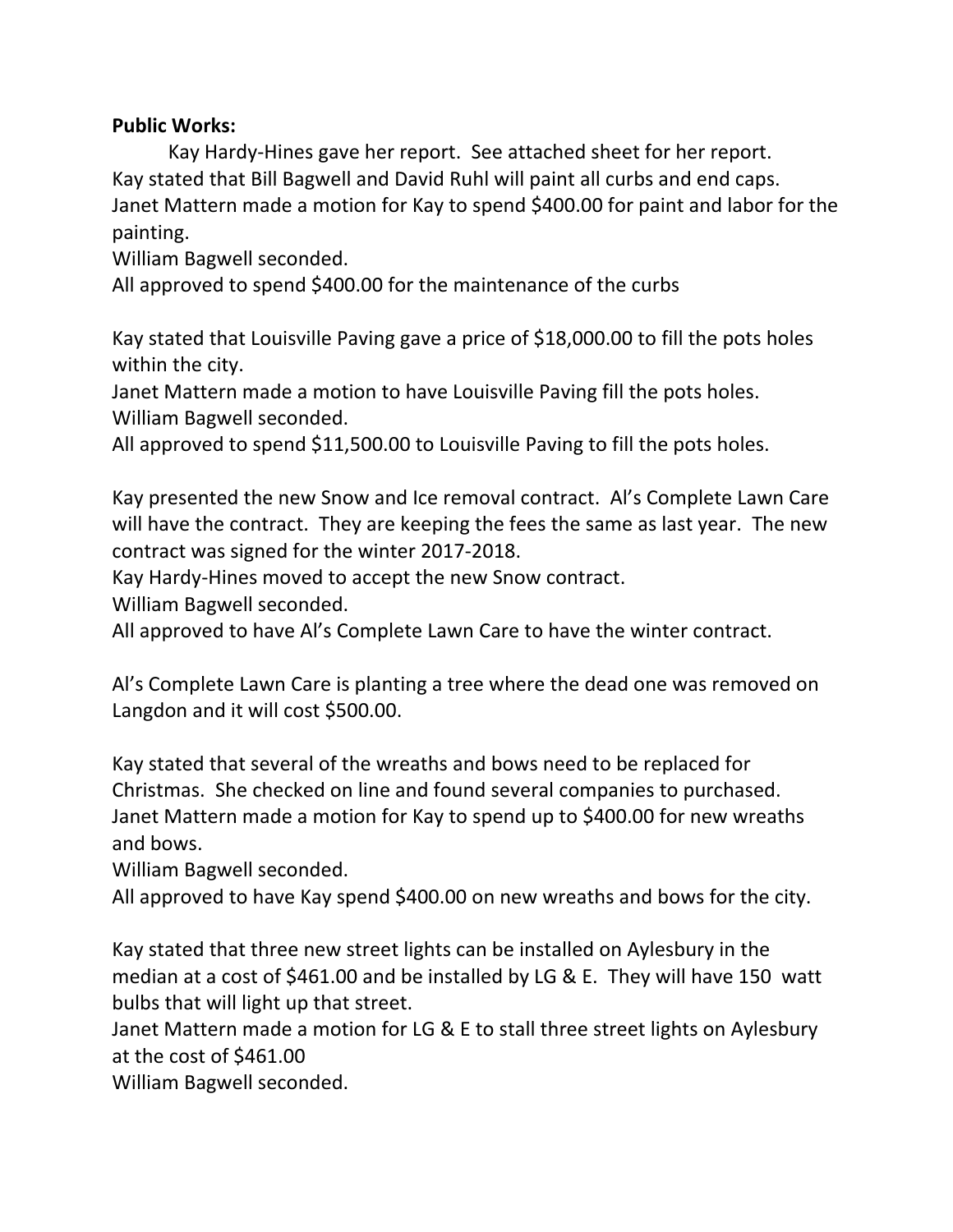All approved to have LG & E to install three street lights.

## **Old Business:**

The lights on Tiverton have been checked and are in working order.

Judy will draft a letter for the mayor to sign that will be sent to all, shopping center owners and tenants as well as the rental property owners, stating that it is their responsibility to keep the grounds around their businesses, apartment buildings, and other rental property clean of debris, weeds, trash etc. or they will be fined. A copy of the ordinance stating this will be attached to the letter.

### **New Business:**

Phil stated that there is going to be a training session on Roberts Rules, archives , of what is needed to be kept, what should go into the minutes. This will be given by someone from KLC and it will be held at Meadow Vale office. It would cost us \$400.00 to attend.

Janet Mattern moved to spend \$400.00 for a class for us to attend to help maintain the papers of the city.

Kay Hardy-Hines seconded.

All approved to have the class at Meadow Vale and spend \$400.00.

Eagle was the only bid that was received to do the city signs. Philip is having it submitted again in the paper and a meeting will be held on October 3, 2017 at 7:00 at the Plantation Office to open the bids.

It was discussed to possibly trim the trees up about a foot all around the median and Goose Creek to help keep some of the trash out. Bill Bagwell stated that he would go look at them and do about six of them and see what or how much work is involved. He will let us know at the October 3, meeting.

The yard sale is scheduled for October 14, 2017 and the signs will be put out the middle of the week before.